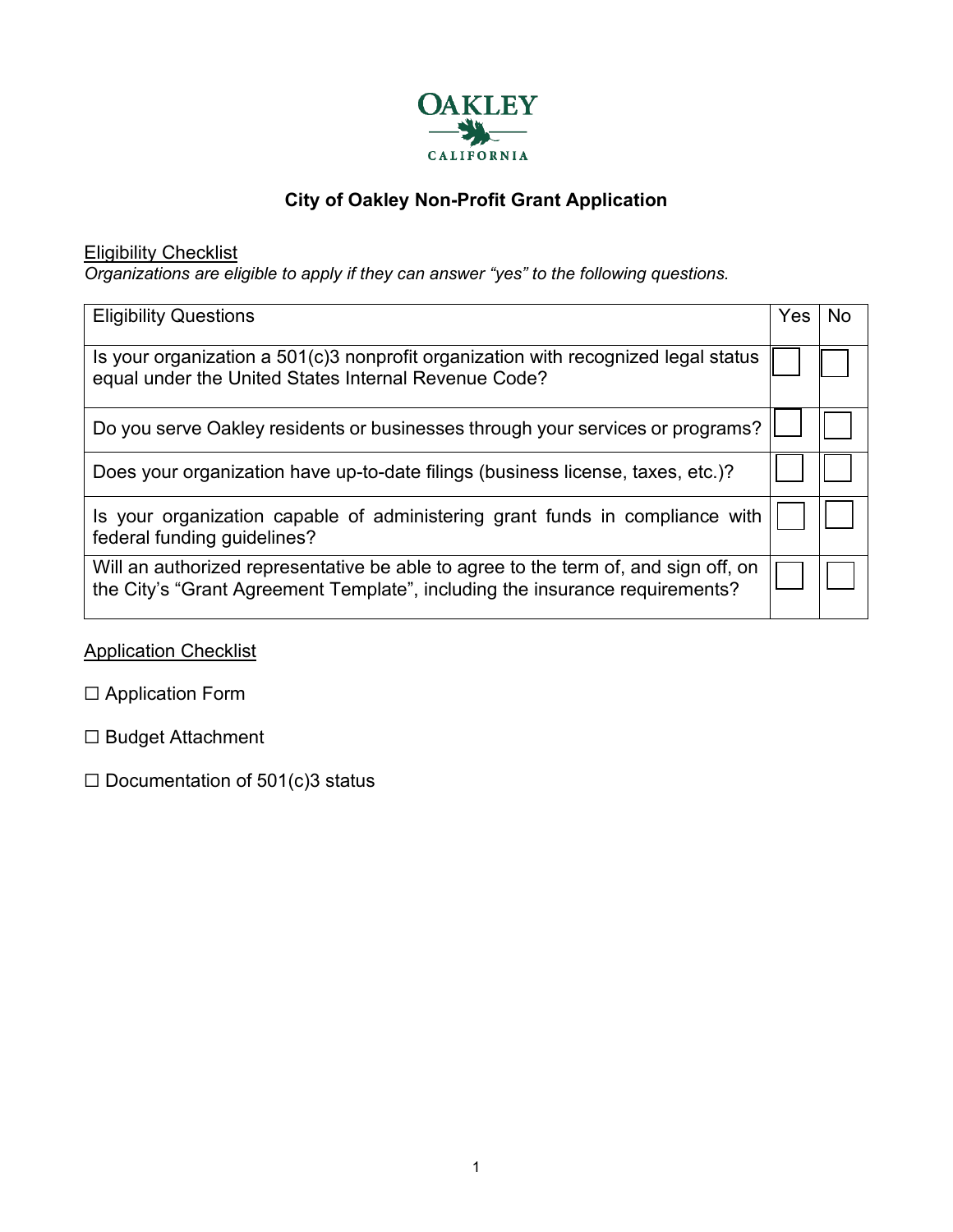| <b>Non-Profit Organization Information</b> |                       |                                                                                                                                                                                                                                |       |                                             |                  |  |
|--------------------------------------------|-----------------------|--------------------------------------------------------------------------------------------------------------------------------------------------------------------------------------------------------------------------------|-------|---------------------------------------------|------------------|--|
|                                            |                       | Project Name: University of the Contract of the Contract of the Contract of the Contract of the Contract of the Contract of the Contract of the Contract of the Contract of the Contract of the Contract of the Contract of th |       |                                             |                  |  |
| Organization                               | Name:                 |                                                                                                                                                                                                                                |       |                                             |                  |  |
| Address:                                   |                       |                                                                                                                                                                                                                                |       |                                             |                  |  |
|                                            | <b>Street Address</b> |                                                                                                                                                                                                                                |       |                                             | Apartment/Unit # |  |
|                                            | City                  |                                                                                                                                                                                                                                |       | <b>State</b>                                | ZIP Code         |  |
| Primary<br>Contact                         |                       |                                                                                                                                                                                                                                |       |                                             |                  |  |
| Phone:                                     | Name                  | Email                                                                                                                                                                                                                          | Title | <u> 1980 - Jan Samuel Barbara, martin a</u> |                  |  |
| Organization<br><b>Mission Statement</b>   |                       |                                                                                                                                                                                                                                |       |                                             |                  |  |

## **Project Description**

Funds Requested:

Briefly describe the program/project you are requesting funds for.

Have you received other COVID-19 relief funding related to this program or project?☐ **Yes** ☐ **No**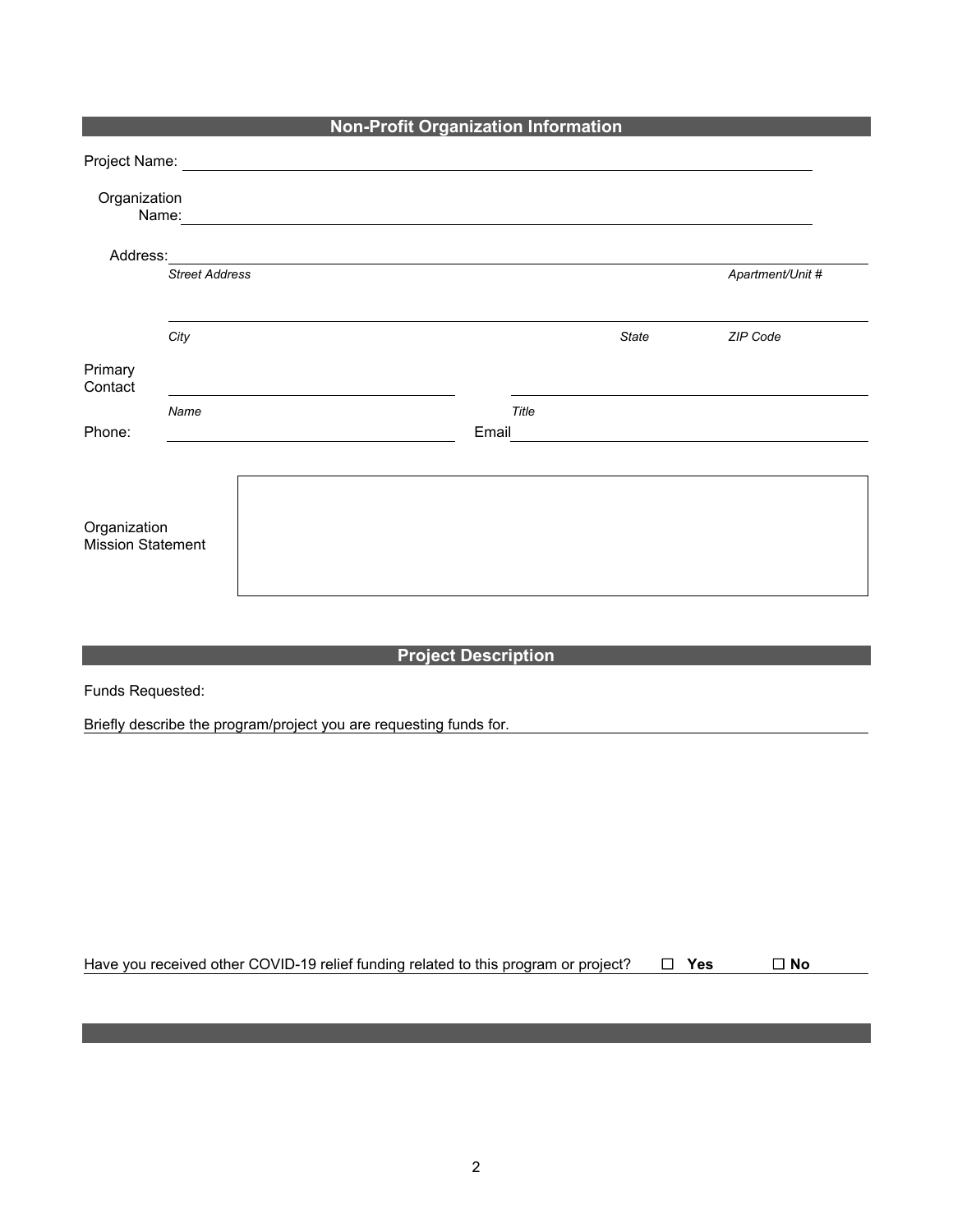### **Community Benefits**

Describe the need for the program/project you're proposing.

What populations will benefit from the proposed project and how? How many individuals, families, or other populations be served by this program/project?

Describe 2-3 anticipated measurable outcomes for your proposed project/program.